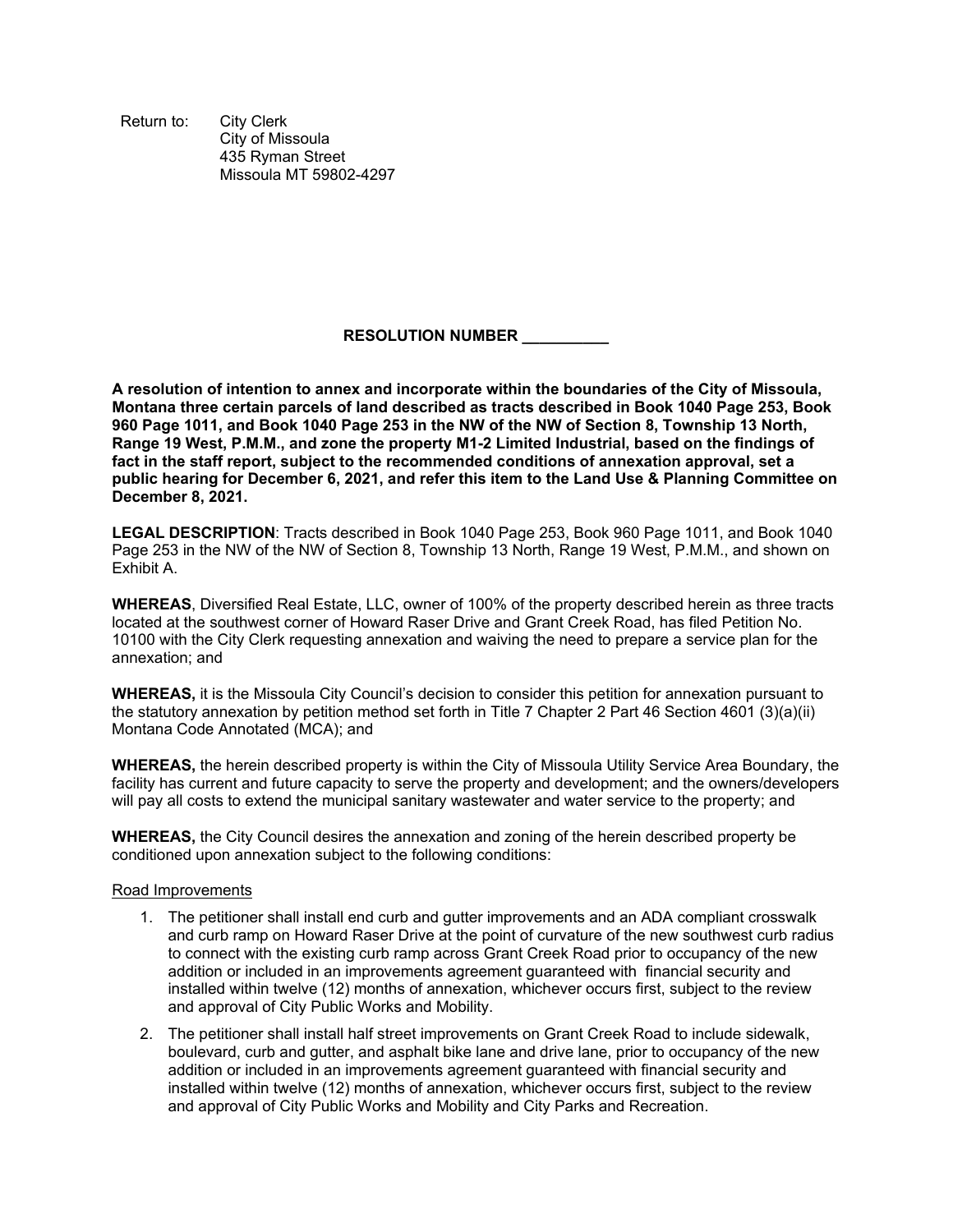- 3. The petitioner shall construct the driveway entrance to the property on Grant Creek Road as a commercial entrance prior to occupancy of the new addition or included in an improvements agreement guaranteed with financial security and installed within twelve (12) months of annexation, whichever occurs first, subject to the review and approval of City Public Works and Mobility.
- 4. The petitioner shall execute a waiver of SID for future improvements and maintenance to Howard Raser Drive and Grant Creek Road, including but not limited to the installation of paving, drainage facilities, curbs and gutters, traffic control devices, motorized and nonmotorized facilities, and street widening, subject to the review and approval of the City Attorney and City Public Works and Mobility prior to the effective date of the annexation, to be filed with the Missoula County Clerk and Recorder.

## **Utilities**

5. The petitioner shall connect to City water and City sewer and abandon the existing private well and septic system prior to occupancy of the new addition or included in an improvements agreement guaranteed with financial security and installed within twelve (12) months of annexation, whichever occurs first, subject to the review and approval of City Public Works and Mobility.

## Fire

6. The petitioner shall install a fire hydrant adjacent to the northeast corner of the subject property as shown in the Water Systems Map Exhibit prior to new combustible construction or included in an improvements agreement guaranteed with a security and installed within twelve (12) months of annexation, whichever occurs first, subject to the review and approval of City Fire and City Public Works and Mobility.

**WHEREAS,** Section 7-2-4211 MCA requires municipalities to include the full width of any public street or road rights-of-way that are adjacent to the property being annexed; and

**WHEREAS,** the portion of Howard Raser Drive adjacent to the north boundary of the subject parcels currently exists within the municipal boundaries of the City of Missoula; and

**WHEREAS,** the portion of Grant Creek Road adjacent to the east boundary of the subject parcels currently exists within the municipal boundaries of the City of Missoula; and

**WHEREAS,** the municipal sanitary sewer system is available to the parcel described herein; and

**WHEREAS**, the parcels described herein are currently zoned CI-2 Heavy Industry in the County and the recommended zoning in the City is M1-2 Limited Industrial and in accordance with MCA 76-2-303(3)(a) and Missoula Municipal Code criterion 20.85.040(I)(2c), it is the intention of the City of Missoula to annex this property with the recommended City zoning. FURTHER, the parcels are situated adjacent to City Council Ward Area No. 2 and the Grant Creek Neighborhood Council District, and it is the intention of the Council to add these parcels to said Ward and Neighborhood Council District; and

**WHEREAS**, in the judgment of the City Council of the City of Missoula, it is deemed to be in the best interest of the City of Missoula, the inhabitants thereof and the current and future inhabitants of the parcel of land described herein, which have petitioned for annexation and are within the urban growth boundary, that the boundaries of the City of Missoula shall be extended to include the same within the corporate limits.

**NOW THEREFORE BE IT RESOLVED** that it is the intention of the City Council of the City of Missoula to incorporate and annex into the City's jurisdictional boundary the herein described property, apply City zoning as stated within, and assign the property to the said Ward and Neighborhood Council District; and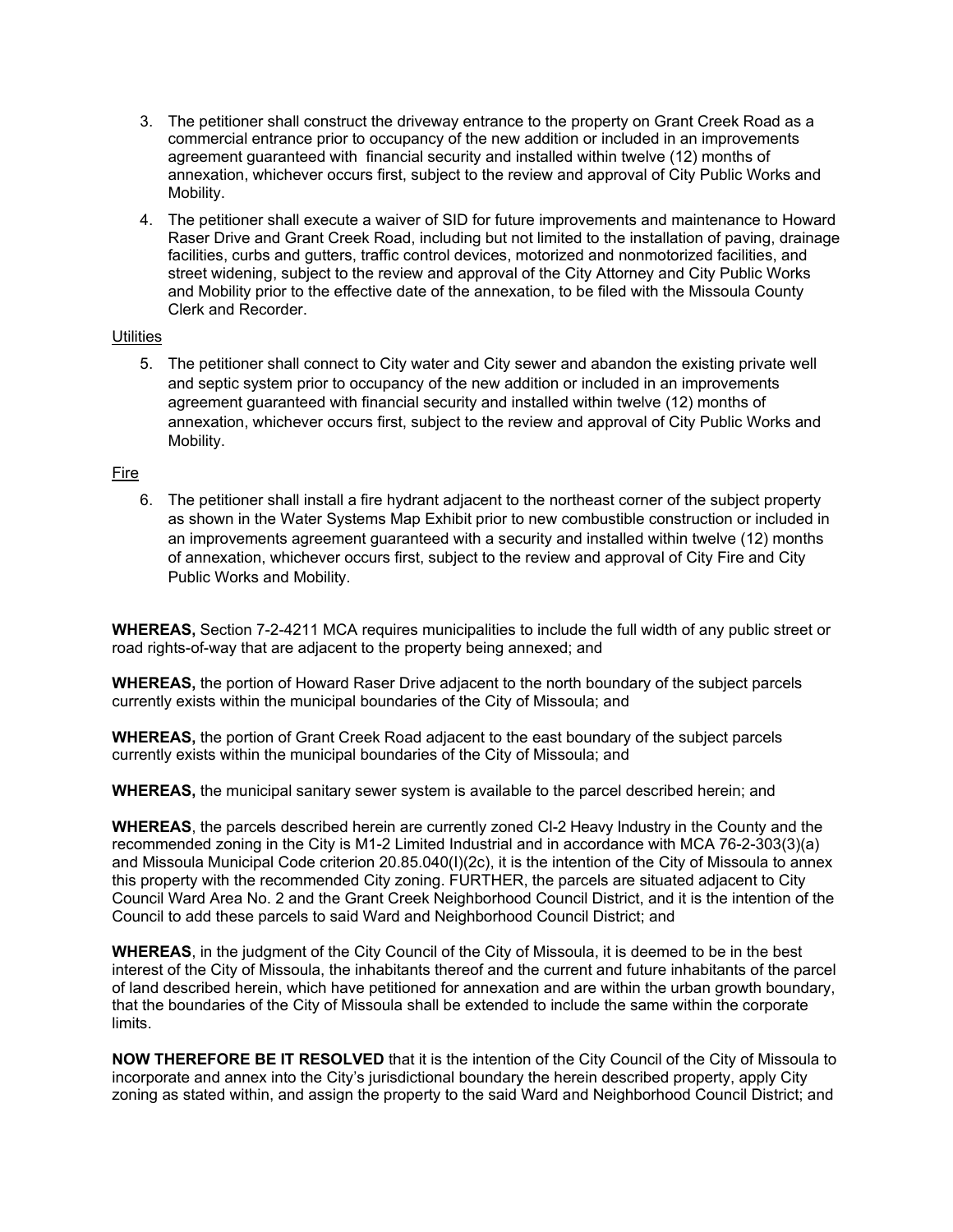**BE IT FURTHER RESOLVED** that the City shall, pursuant to Section 76-2-303 and 7-1-4127 MCA, publish in the newspaper of general circulation in the City of Missoula, which newspaper is nearest to the said land being considered for annexation, at least once a week for two successive weeks on 11/21/2021 and 11/28/2021, a notice of the public hearing date and that such resolution of intent will appear on the City Council agenda for the meeting scheduled on 11/29/2021 and that the City will receive expressions of approval or disapproval in writing of this proposed alteration of the boundaries of the City and zoning until 5:00 p.m. on 12/13/2021 and that a City Council public hearing shall be held Monday, 12/6/2021 at 6:00 p.m. at the regularly scheduled City Council meeting with final consideration on the resolution at the regularly scheduled City Council meeting Monday, 12/13/2021; and

**BE IT FURTHER RESOLVED** that if the City annexation of any lot(s), parcel(s), block(s) or tract(s) of land annexed into the city pursuant to this city annexation resolution or any provision of this resolution is ever held to be invalid or unconstitutional, the City Council hereby declares that any such decision shall not affect the validity of the annexation of the remaining lot(s), parcel(s), block(s) or tract(s) of land annexed into the city or the remaining provisions of this resolution. The City Council hereby declares that it would have passed this resolution and annexed each lot(s), parcel(s), block(s) or tracts(s) of land into the city as well as each provision of this resolution irrespective of the fact that the annexation of any one or more lot(s), parcel(s), block(s) or tract(s) of land annexed into the city or provision of this resolution may have been declared invalid or unconstitutional, and if for any reason the annexation of any lot(s), parcel(s), block(s), tract(s) of land or any provision of this resolution should be declared invalid or unconstitutional, then the annexation of the remaining lot(s), parcel(s), block(s) or tracts(s) of land and resolution provisions are intended to be and shall be in full force and effect as enacted by the City Council.

PASSED AND ADOPTED this 29<sup>th</sup> day of November, 2021.

**ATTEST: APPROVED:**

Martha L. Rehbein, CMC **Voltage Contract Contract Contract Contract Contract Contract Contract Contract Contract Contract Contract Contract Contract Contract Contract Contract Contract Contract Contract Contract Contract C** City Clerk **Mayor** 

(SEAL)